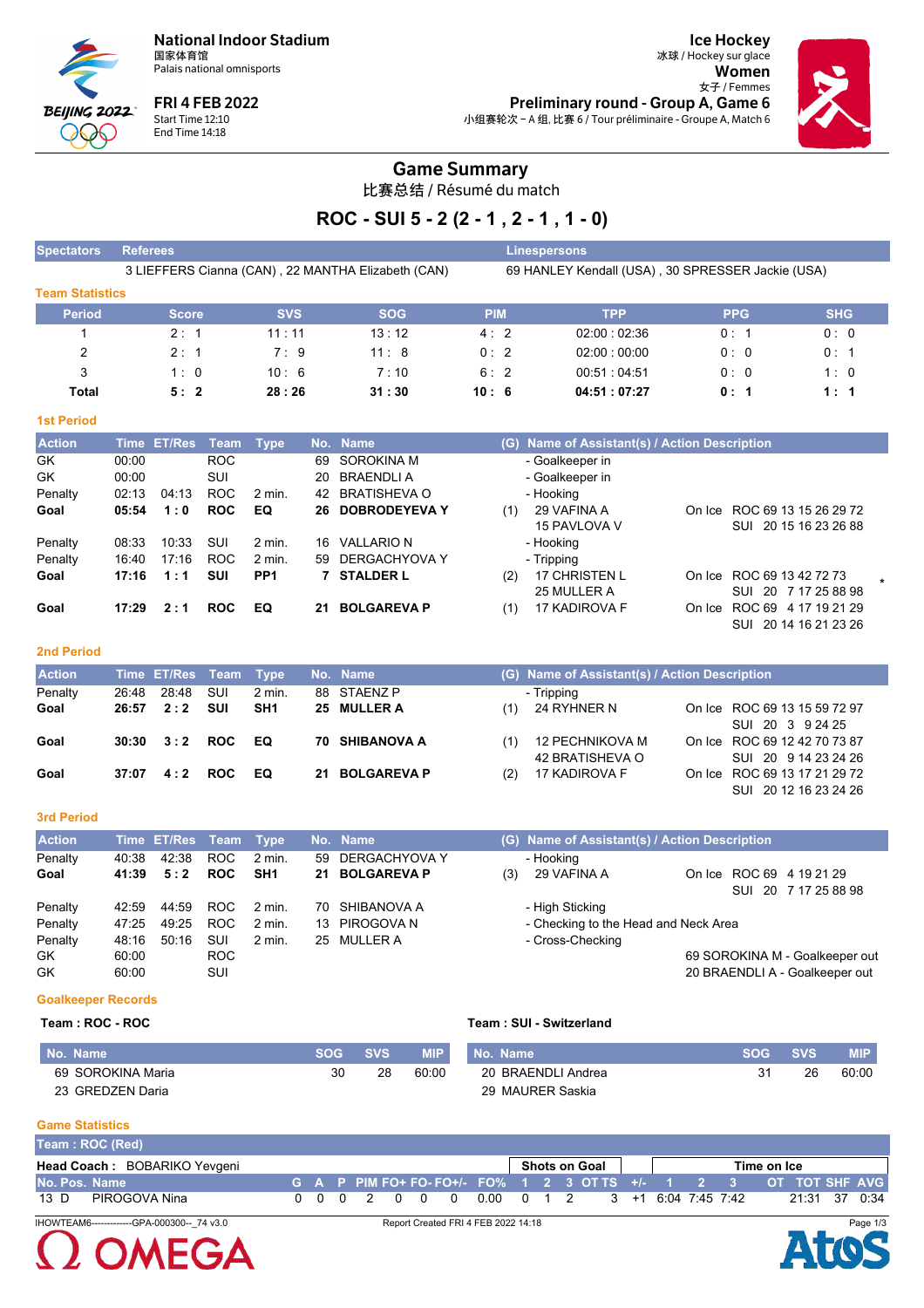

 $T<sub>com</sub> \cdot \text{CIII}$  (Mhito)

#### **National Indoor Stadium**

国家体育馆 Palais national omnisports

**FRI 4 FEB 2022** 

Start Time 12:10<br>End Time 14:18

## **Ice Hockey** 冰球 / Hockey sur glace Women 女子 / Femmes Preliminary round - Group A, Game 6



小组赛轮次 - A 组, 比赛 6 / Tour préliminaire - Groupe A, Match 6

|               | Head Coach: BOBARIKO Yevgeni |   |                |                |              |          | <b>Shots on Goal</b> |                   |       | Time on Ice    |                |              |         |          |      |                |                |           |                    |    |      |
|---------------|------------------------------|---|----------------|----------------|--------------|----------|----------------------|-------------------|-------|----------------|----------------|--------------|---------|----------|------|----------------|----------------|-----------|--------------------|----|------|
| No. Pos. Name |                              |   | G A            | P.             |              |          |                      | PIM FO+ FO- FO+/- | FO%   |                | $\overline{2}$ |              | 3 OT TS | $+/-$    |      | $\overline{2}$ | 3              | <b>OT</b> | <b>TOT SHF AVG</b> |    |      |
| 59 F          | DERGACHYOVA Yelena           | 0 | 0              | 0              | 4            |          | 12                   | -5                | 36.84 | 0              | $\Omega$       | $\Omega$     | 0       | $-1$     |      | 5:43 5:44 4:52 |                |           | 16:19              | 22 | 0:44 |
| 72 D          | SAVONINA Anna                | 0 | 0              | 0              | 0            | 0        | 0                    | $\Omega$          | 0.00  | 0              |                | $\Omega$     |         | $+1$     |      |                | 6:05 7:15 7:35 |           | 20:55              | 34 | 0:36 |
| 79 F          | FALYAKHOVA Landysh           | 0 | 0              | 0              | 0            | 0        | 0                    | 0                 | 0.00  | 1              | 2              |              | 4       | 0        |      |                | 4:14 4:16 4:54 |           | 13:24              | 19 | 0:42 |
| 97 F          | SHOKHINA Anna +C             | 0 | 0              | 0              | 0            | 0        | 0                    | 0                 | 0.00  | 1              | 0              | $\Omega$     | 1       | $-1$     |      |                | 6:12 6:59 6:16 |           | 19:27              | 25 | 0:46 |
| 12 D          | PECHNIKOVA Maria             | 0 |                |                | 0            | 0        | 0                    | 0                 | 0.00  |                |                | 0            | 2       | $+1$     |      |                | 7:50 6:32 6:32 |           | 20:54              | 29 | 0:43 |
| 15 F          | PAVLOVA Valeria              | 0 | 1              |                | 0            | 0        | 2                    | $-2$              | 0.00  | 2              |                | $\Omega$     | 3       | $\Omega$ |      |                | 6.05 6.07 5:46 |           | 17:58              | 25 | 0:43 |
| 26 F          | DOBRODEYEVA Yekaterina       |   | 0              |                | $\mathbf{0}$ | 0        | 0                    | 0                 | 0.00  | 1              | 0              | $\Omega$     |         | $+1$     |      |                | 5:26 4:28 5:26 |           | 15:20              | 23 | 0:40 |
| 27 F          | KORZHAKOVA Veronika          | 0 | 0              | 0              | $\Omega$     | 5        | 4                    |                   | 55.56 | 0              | 0              | $\Omega$     | 0       | 0        |      | 4:38 4:31 2:27 |                |           | 11:36              | 19 | 0:36 |
| 70 D          | SHIBANOVA Anna +A            |   | 0              | 1              | 2            | 0        | 0                    | 0                 | 0.00  |                |                |              | 3       | $+1$     |      |                | 8:00 5:45 5:22 |           | 19:07              | 29 | 0:39 |
| 4 D           | <b>SMIRNOVA Yulia</b>        | 0 | 0              | 0              | 0            | 0        | 0                    | 0                 | 0.00  |                | 0              | 0            |         | $+2$     |      |                | 6:00 6:12 6:52 |           | 19:04              | 29 | 0:39 |
| 17 F          | <b>KADIROVA Fanuza</b>       | 0 | $\overline{2}$ | $\overline{2}$ | 0            | 0        | 0                    | $\Omega$          | 0.00  | $\overline{2}$ | 2              | $\Omega$     | 4       | $+2$     |      | 3:53 4:58      | 1:40           |           | 10:31              | 17 | 0:37 |
| 19 D          | PROVOROVA Yelena             | 0 | $\Omega$       | $\Omega$       | $\Omega$     | $\Omega$ | 0                    | 0                 | 0.00  | 0              | 0              | <sup>0</sup> | 0       | $+2$     |      | 5.57 6.29 4.53 |                |           | 17:19              | 31 | 0:33 |
| 21 F          | <b>BOLGAREVA Polina</b>      | 3 | 0              | 3              | 0            | 0        | 0                    | 0                 | 0.00  | $\overline{2}$ | 2              |              | 5       | $+3$     |      |                | 4:54 4:52 3:42 |           | 13:28              | 23 | 0:35 |
| 29 F          | VAFINA Alexandra +A          | 0 | $\overline{2}$ | $\overline{2}$ | $\Omega$     | 2        | 11                   | -9                | 15.38 | 1              | 0              | $\Omega$     | 1       | $+4$     |      | 4:32 4:53 4:31 |                |           | 13:56              | 23 | 0:36 |
| 42 F          | <b>BRATISHEVA Oxana</b>      | 0 |                |                | 2            | 5        | 2                    | 3                 | 71.43 | 0              | 0              | 0            | 0       | $+1$     |      | 4:04 4:41 6:47 |                |           | 15:32              | 20 | 0:46 |
| 73 F          | KULISHOVA Viktoria           | 0 | 0              | 0              | 0            | 0        | 1                    | $-1$              | 0.00  | 0              | 0              | 2            | 2       | $+1$     |      | $3:55$ 4:41    | 4:31           |           | 13:07              | 16 | 0.49 |
| 87 F          | LUCHNIKOVA Polina            | 0 | 0              | $\Omega$       | $\Omega$     | $\Omega$ |                      | $-1$              | 0.00  | 0              | 0              | $\Omega$     | 0       | $+1$     | 3:39 | 3:35           | 3:30           |           | 10:44              | 15 | 0:42 |
| 23 GK         | <b>GREDZEN Daria</b>         | 0 | 0              | 0              | 0            |          |                      |                   |       | 0              | 0              | 0            | 0       |          |      |                |                |           |                    |    |      |
| 69 GK         | SOROKINA Maria               | 0 | 0              | $\Omega$       | $\Omega$     |          |                      |                   |       | 0              | $\Omega$       | 0            | 0       |          |      |                |                |           |                    |    |      |
| <b>Total</b>  |                              | 5 | 7              | 12             | 10           | 19       | 33                   | -14               | 36.54 | 13             | 11             |              | 31      |          |      |                |                |           |                    |    |      |

|               | $1$ vani , OOI (Trinto)         |                |          |                |                |                |                |                   |          |                |                |                |                |       |                |                |                |             |                |    |            |
|---------------|---------------------------------|----------------|----------|----------------|----------------|----------------|----------------|-------------------|----------|----------------|----------------|----------------|----------------|-------|----------------|----------------|----------------|-------------|----------------|----|------------|
|               | <b>Head Coach: MULLER Colin</b> |                |          |                |                |                |                |                   |          |                |                |                | Shots on Goal  |       |                |                |                | Time on Ice |                |    |            |
| No. Pos. Name |                                 | G.             | A        |                |                |                |                | PIM FO+ FO- FO+/- | FO%      |                | $\overline{2}$ | $\overline{3}$ | <b>OT TS</b>   | $+/-$ |                | $\overline{2}$ | $\overline{3}$ | <b>OT</b>   | <b>TOT SHF</b> |    | <b>AVG</b> |
| 7 F           | STALDER Lara +C                 | 1              | 0        |                | 0              | $\Omega$       | 0              | 0                 | 0.00     | 3              | $\Omega$       | 2              | 5              | $-1$  |                | 5:32 5:48 7:47 |                |             | 19:07          | 28 | 0:40       |
| 17 D          | <b>CHRISTEN Lara</b>            | 0              | 1        |                | 0              | 0              | $\Omega$       | $\Omega$          | 0.00     | 0              |                | $\Omega$       |                | -1    |                | 6:39 7:54 7:41 |                |             | 22:14          | 35 | 0:38       |
| 22 D          | <b>LEEMANN Sinja</b>            | 0              | $\Omega$ | $\Omega$       | 0              | 0              | 0              | 0                 | 0.00     | 0              | 0              | 0              | 0              | 0     |                | 5:20 5:49 4:20 |                |             | 15:29          | 30 | 0:30       |
| 24 F          | <b>RYHNER Noemi</b>             | 0              | 1        |                | 0              | $\Omega$       | $\Omega$       | $\Omega$          | 0.00     |                | 0              | 0              |                | -1    |                | 6:10 5:19 3:43 |                |             | 15:12          | 24 | 0:38       |
| 25 F          | MULLER Alina +A                 | $\mathbf{1}$   | 1        | $\overline{2}$ | $\overline{2}$ | 13             | 6              | 7                 | 68.42    | 2              | 3              | $\overline{2}$ | $\overline{7}$ | 0     |                | 7:44 7:09 7:20 |                |             | 22:13          | 33 | 0:40       |
| 14 F          | RASELLI Evelina +A              | 0              | 0        | 0              | 0              | 12             | 6              | 6                 | 66.67    |                | 0              | 0              |                | -2    |                | 5:09 5:31 6:11 |                |             | 16:51          | 25 | 0:40       |
| 16 D          | <b>VALLARIO Nicole</b>          | 0              | 0        | 0              | 2              | 0              | 0              | 0                 | 0.00     |                | 0              | $\Omega$       | $\mathbf 1$    | $-3$  |                | 5:35 4:45 4:22 |                |             | 14:42          | 29 | 0:30       |
| 21 F          | <b>ENZLER Rahel</b>             | 0              | 0        | 0              | $\Omega$       | 0              | 0              | $\Omega$          | 0.00     | $\Omega$       | 0              | 0              | 0              | $-1$  |                | 4:45 1:45 1:56 |                |             | 8:26           | 15 | 0:33       |
| 23 D          | <b>BULLO Nicole</b>             | 0              | 0        | 0              | 0              | 0              | 0              | 0                 | 0.00     | $\Omega$       | 0              | 0              | 0              | $-4$  |                | 4:52 6:52 5:50 |                |             | 17:34          | 33 | 0:31       |
| 26 F          | <b>RUEGG Dominique</b>          | 0              | 0        | 0              | 0              | $\Omega$       | 0              | $\Omega$          | 0.00     | 0              | 1              | 2              | 3              | $-4$  | 5:05 5:00 6:19 |                |                |             | 16:24          | 29 | 0:33       |
| 15 F          | <b>ZIMMERMANN Laura</b>         | 0              | 0        | 0              | 0              | 0              | 0              | 0                 | 0.00     | 0              | 0              |                |                | -1    |                | 4:54 3:34 3:43 |                |             | 12:11          | 18 | 0:40       |
| 18 D          | <b>WETLI Stefanie</b>           | 0              | 0        | 0              | 0              | 0              | 0              | 0                 | 0.00     | 0              | 0              | $\Omega$       | 0              | 0     |                | 4:42 4:08 5:10 |                |             | 14:00          | 21 | 0:40       |
| 28 D          | <b>MARTI Alina</b>              | 0              | 0        | 0              | 0              | 0              | $\overline{2}$ | $-2$              | 0.00     | 0              | 0              | 0              | 0              | 0     |                | 4:25 2:35 0:00 |                |             | 7:00           | 13 | 0:32       |
| 88 F          | <b>STAENZ Phoebe</b>            | 0              | 0        | 0              | $\overline{2}$ | $\overline{2}$ | $\overline{2}$ | 0                 | 50.00    | $\overline{2}$ | $\overline{2}$ | 2              | 6              | $-2$  |                | 5:16 6:09 8:50 |                |             | 20:15          | 27 | 0:45       |
| 98 F          | <b>MOY Keely</b>                | 0              | $\Omega$ | $\Omega$       | 0              | 0              | 0              | $\Omega$          | 0.00     | 1              | 1              |                | 3              | $-1$  |                | 6:53 4:59 6:54 |                |             | 18:46          | 27 | 0:41       |
| 3 D           | <b>FORSTER Sarah</b>            | 0              | 0        | 0              | 0              | 0              | 0              | 0                 | 0.00     | 0              | 0              | 0              | 0              | $+1$  |                | 5:02 3:48 3:38 |                |             | 12:28          | 22 | 0:34       |
| 8 F           | <b>QUENNEC Kaleigh</b>          | 0              | 0        | 0              | 0              | 0              | 0              | 0                 | 0.00     | $\Omega$       | 0              | 0              | 0              | 0     |                | 2:17 2:35      | 1:17           |             | 6:09           | 11 | 0:33       |
| D<br>9        | <b>SIGRIST Shannon</b>          | 0              | 0        | 0              | 0              | $\mathbf 0$    | 0              | $\Omega$          | 0.00     | $\overline{1}$ | 0              | 0              |                | 0     |                | 3:04 5:31 5:19 |                |             | 13:54          | 25 | 0:33       |
| 12 F          | <b>RUEDI Lisa</b>               | 0              | 0        | 0              | 0              | 6              | 3              | 3                 | 66.67    | 0              | 0              | 0              | 0              | $-1$  |                | 2:09 5:13 4:15 |                |             | 11:37          | 17 | 0:41       |
| 71 F          | <b>LUTZ Lena Marie</b>          | 0              | 0        | 0              | 0              | 0              | 0              | $\Omega$          | 0.00     | 0              | 0              | 0              | 0              | 0     |                | 2:37 3:25 2:58 |                |             | 9:00           | 14 | 0:38       |
| 20 GK         | <b>BRAENDLI Andrea</b>          | 0              | 0        | 0              | 0              |                |                |                   |          | 0              | 0              | 0              | 0              |       |                |                |                |             |                |    |            |
| 29 GK         | <b>MAURER Saskia</b>            | 0              | 0        | 0              | 0              |                |                |                   |          | 0              | 0              | $\Omega$       | 0              |       |                |                |                |             |                |    |            |
| <b>Total</b>  |                                 | $\overline{2}$ | 3        | 5              | 6              | 33             | 19             |                   | 14 63.46 | 12             | 8              | 10             | 30             |       |                |                |                |             |                |    |            |